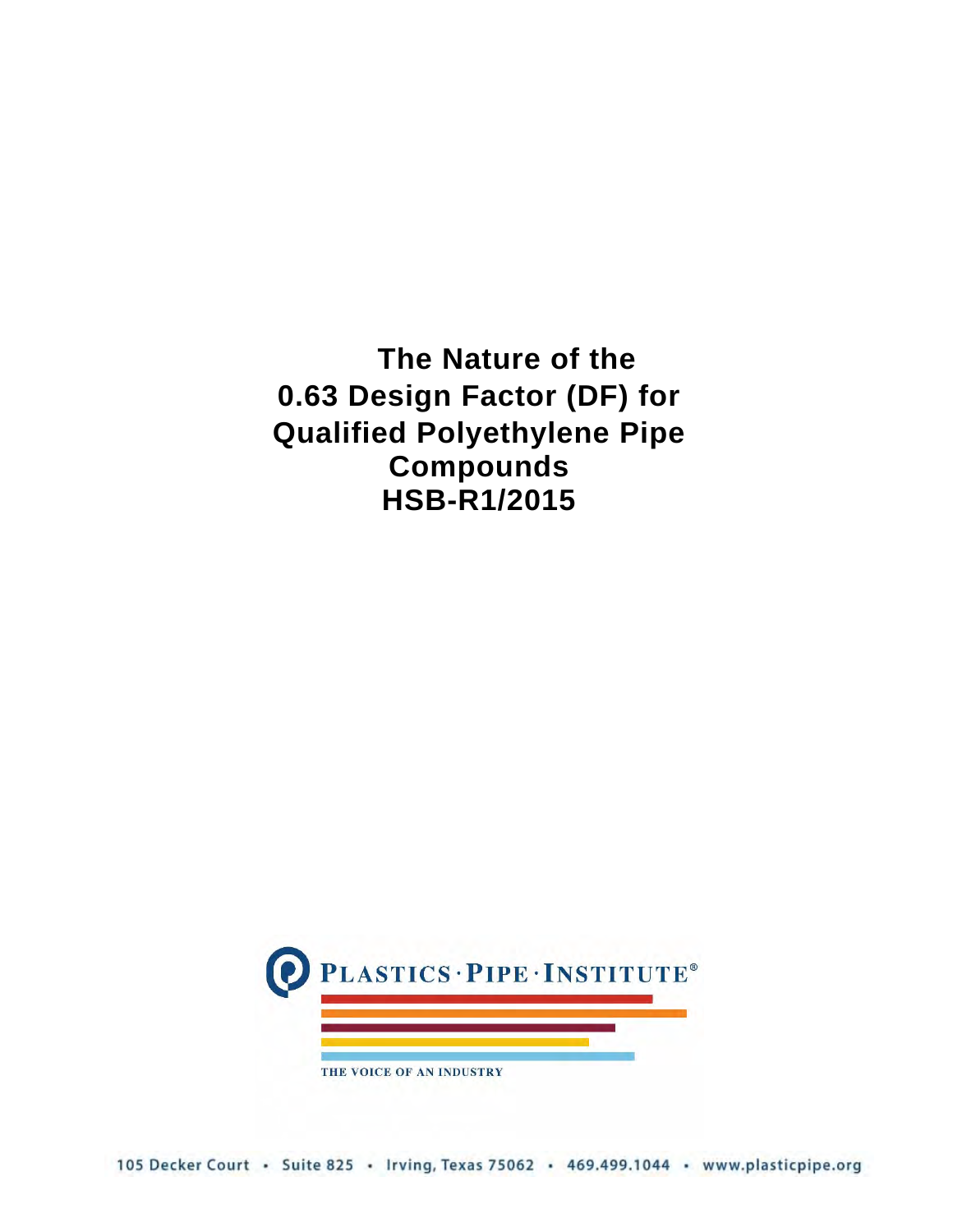# **FOREWORD**

This technical report was developed and published with the financial support and technical assistance of the members of the PPI (Plastics Pipe Institute, Inc.). The members have shown their interest in quality products by assisting independent standards-making and user organizations in the development of standards, and also by developing reports on an industry-wide basis to help engineers, code officials, specifying groups, and users.

The principal contributors to this technical report were PPI's Hydrostatic Stress Board (the HSB). The HSB is an independent arm of the PPI composed of industry recognized experts knowledgeable in all aspects of hydrostatic testing and performance and the long-term strengths of thermoplastic piping materials. Membership on the HSB represents all facets of the thermoplastics pipe community including polyethylene, polypropylene, PVC, PEX, composite piping products and others as necessitated by current industry practice.

The purpose of this technical report is to provide important information regarding actions and recommendations taken by the Hydrostatic Stress Board in qualifying polyethylene pipe compounds for the application of a 0.63 design factor. Information provided herein includes the final decision of the Hydrostatic Stress Board, a summary and discussion of the research undertaken that resulted in the 0.63 recommendation and a brief history on the origin of the 0.50 design factor and how the 0.63 design factor relates to it.

This report has been prepared by PPI as a service of the industry. The information in this report is offered in good faith and believed to be accurate at the time of its preparation, but is offered "as is" without any express or implied warranty, including WARRANTIES OF MERCHANTABILITY AND FITNESS FOR A PARTICULAR PURPOSE. Any reference to or testing of a particular proprietary product should not be construed as an endorsement by PPI, which does not endorse the proprietary products or processes of any manufacturer. Industry members offer the information in this note for consideration in fulfilling their own compliance responsibilities. PPI assumes no responsibility for compliance with applicable laws and regulations.

PPI intends to revise this report from time to time, in response to new and applicable technology and/or comments and suggestions from users of the note. Please send comments or suggestions for improvement to the website below. Information on other publications can be obtained by contacting PPI directly or visiting the web site.

The Plastics Pipe Institute

www.plasticpipe.org

This report was first published in December 2015.

© 2015 The Plastics Pipe Institute, Inc.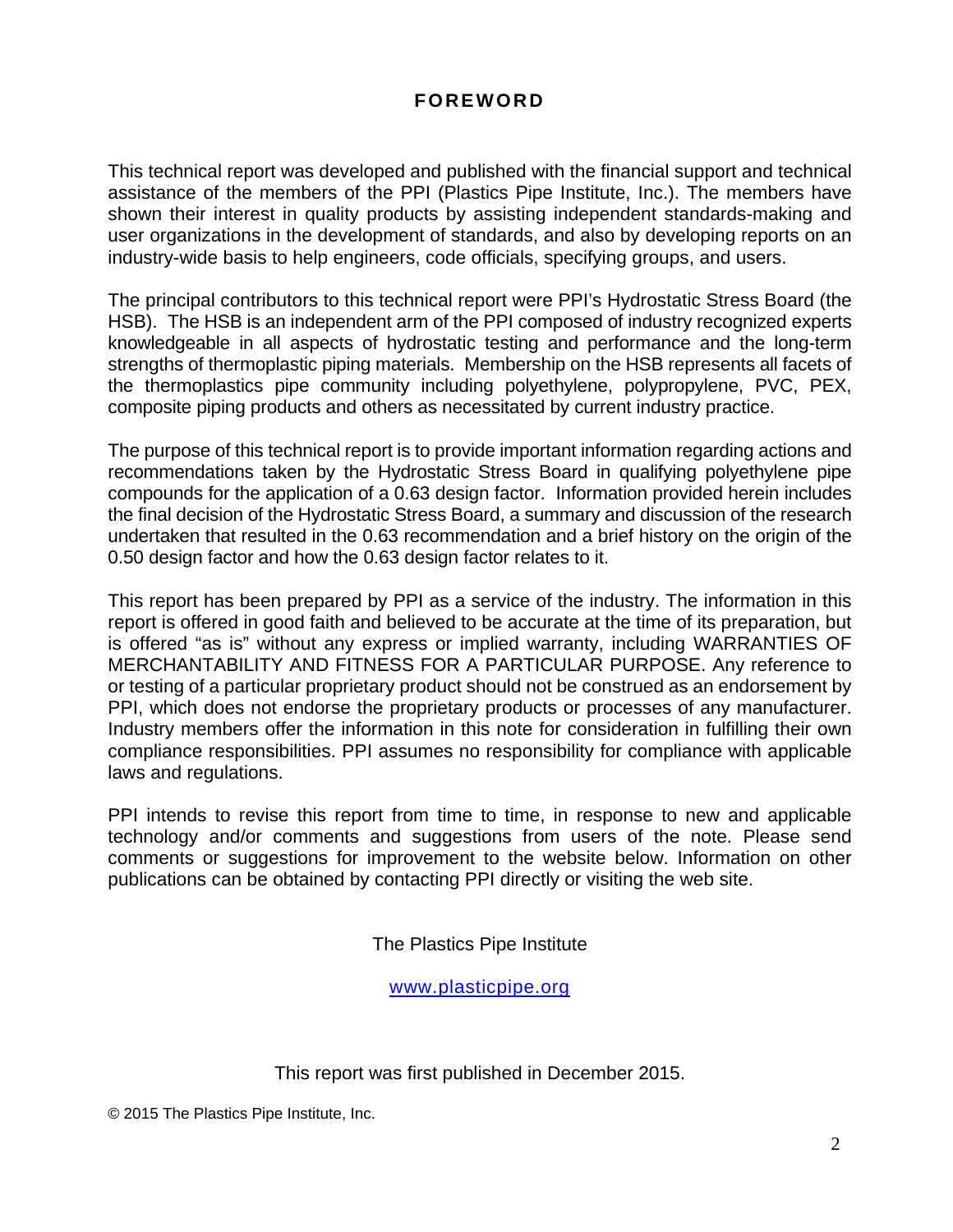# **HSB-R1/2015** The Nature of the 0.63 Design Factor (DF) for<br>Qualified Polyethylene Pipe Compounds

# **Table of Contents**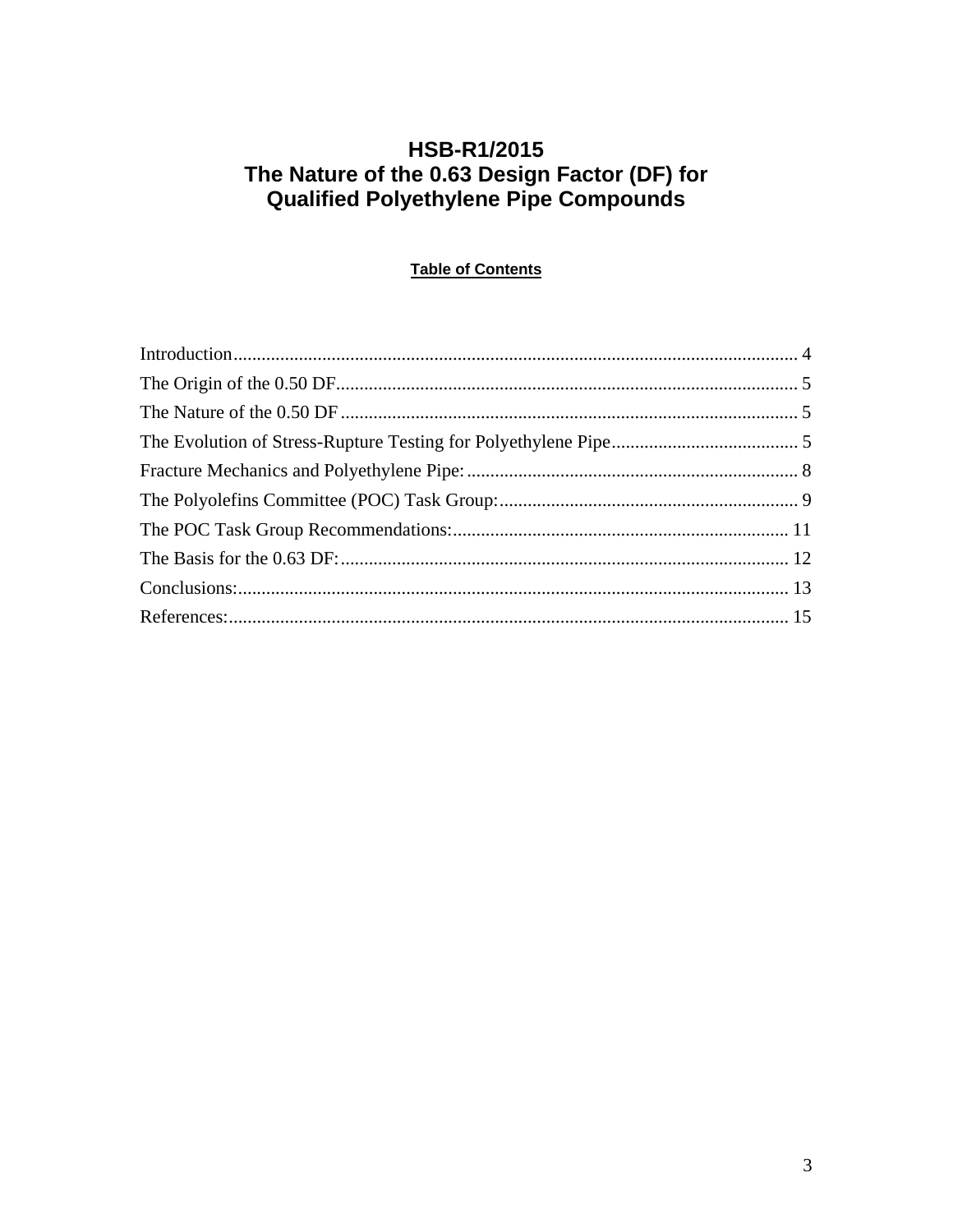# **HSB-R1/2015 The Nature of the 0.63 Design Factor (DF) for Qualified Polyethylene Pipe Compounds**

#### **Introduction**

Historically, a design factor of 0.50 has been applied to all thermoplastic pipe compounds used in the context of the ASTM/PPI stress rating method prevalent throughout North America. This factor has proven to be adequate over the decades for all thermoplastic pipe compounds. In 2001, it was necessary for the Hydrostatic Stress Board of the Plastics Pipe Institute to consider a design factor greater than 0.50 for certain polyethylene pipe compounds. The purpose of this action was to address a discrepancy that existed within the ASTM/PPI (American Society for Testing and Materials/Plastics Pipe Institute) and ISO (International Organization for Standardization) stress rating methods as they pertain to the evolving technical performance of modern polyethylene (PE) pipe compounds.

In 2005, at the recommendation of the Polyolefin Committee, the Hydrostatic Stress Board of the Plastics Pipe Institute (PPI-HSB) determined that certain polyethylene (PE) resin compounds that demonstrated specific levels of technical performance beyond those established by current industry standard practice could qualify for the application of a 0.63 design factor (DF) to establish the hydrostatic design stress for water at 73º F. To qualify for the application of the higher design factor, it was determined that these polyethylene pipe compounds must meet or exceed three specific criteria in addition to what has historically been required by PPI TR-3 policies and ASTM D2837. (1) (2)

The three additional performance requirements are as follows:

- 1) The 100,000 hour hydrostatic design basis as determined in accordance with ASTM D2837 must be substantiated as defined in PPI TR-3 out through 50 years. This requirement thereby assures the linearity of the regression analysis out through a much longer time period than the traditional 100,000 hr (11.4 years) used heretofore.
- 2) Statistical analysis of the regression data per ASTM D2837 for a specific polyethylene compound must exhibit a 90% LCL/LTHS. This is higher than the lower 85% LCL/LTHS ratio traditionally required by the ASTM/PPI compound recommendations. LCL refers to the Lower Confidence Limit and LTHS refers to the Long Term Hydrostatic Strength.
- 3) Inherently higher levels of resistance to failure by slow crack growth (SCG) as evidenced by minimum PENT test results of 500 hours in accordance with ASTM F1473.<sup>(3)</sup>

This recommendation represented the culmination of an extensive study undertaken by a task group within the Polyolefins Committee of the PPI-HSB from 2001 through 2004 in which the technical performance characteristics of new polyethylene pipe resin compounds (many of which were designated as PE100 materials under the International Organization for Standardization (ISO) standards system) were compared to the currently commercially available pressure pipe compounds published in PPI's TR-4. (4)

At the time of the recommendation and the subsequent changes to the ASTM/PPI material designation and listing protocol, these specific requirements were felt to be necessary and sufficient to allow for the use of the 0.63 DF while ensuring a safe and long-term design with modern polyethylene pipe compounds. This report summarizes the approach and rationale undertaken by the Polyolefins Committee task group in establishing the 0.63 DF for PE resin compounds.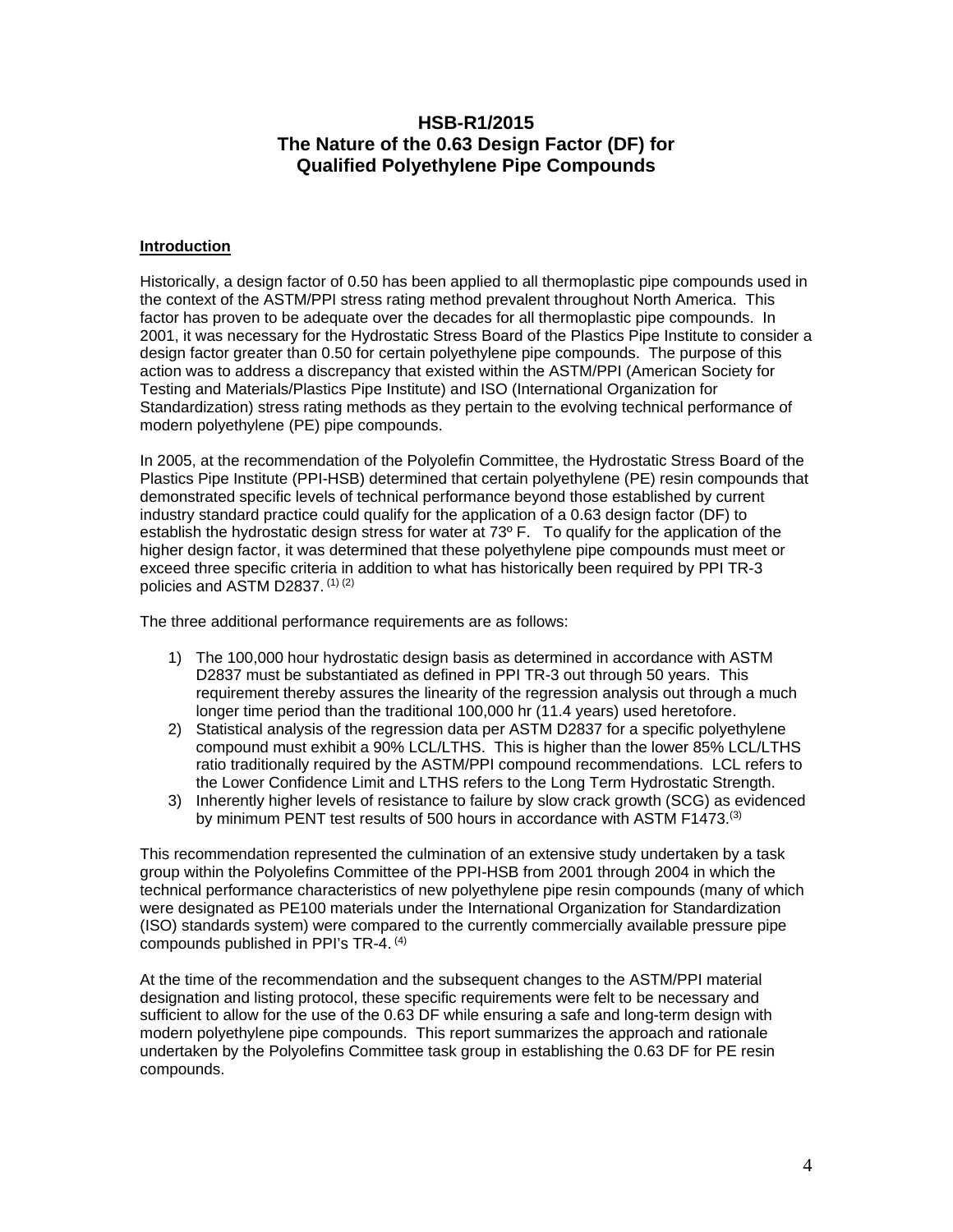## **The Origin of the 0.50 DF**

Various notes and memos from PPI indicate that the original 0.50 DF was not determined by a direct structured engineering approach. Rather, the 0.50 DF was established in 1962 by industry consensus based on a thorough review of hydrostatic stress rupture data that was accumulated between 1958 and 1962 for various thermoplastic pipe compounds that were being utilized within the industry at that point in time. <sup>(5) (6)</sup> (7) Analysis of these notes and memos clearly indicates that the 0.50 DF was a responsible selection at that time of a factor that could be applied to all thermoplastic pipe compounds, which would provide a conservative yet reasonable level of certainty that pipe produced from any of these compounds would not fail in response to hydrostatic stress based on stress-regression principles and pipe material performance that were known at that time. As it turned out, the selection of the 0.50 DF represented a sound decision, as its application has served the industry very well as it relates to hydrostatic stress performance of thermoplastic pipe compounds in general since that time.

However, it should be noted that while the 0.50 DF has served the thermoplastics pipe industry well since its inception, it was developed with a limited understanding of the overall factors that influence the successful long-term performance of plastic pipe systems in field service. In the intervening years, materials research has led to considerable advancements in technical understanding leading to improvements in resins utilized in pipe compounds, most notably with respect to polyethylene. Today's PE compounds, having improved SCG resistance, are now considered to be the  $4<sup>th</sup>$  generation since the 1960's.

### **The Nature of the 0.50 DF**

As noted, the 0.50 DF was established by industry consensus for application to all thermoplastic pipe compounds based solely on the review of hydrostatic stress data available at that time. At that point, hydrostatic performance was felt to be the principle design state of importance and little regard was given to the nature or the characteristics of the actual stress-rupture failures for any type of thermoplastic material. That is to say, that the type of failure, or failure mechanism, incurred as a result of hydrostatic stress was of limited interest at that point and field service history did not call to question the significance of this important aspect.

Today, the understanding of the long-term performance of plastics piping systems has advanced considerably to include the factors leading to the successful long-term performance of plastic pipe and the important role that fracture mechanics plays in determining the long-term serviceability of thermoplastic pipe compounds such as polyethylene. A closer look at each of these perspectives will reveal the conservative nature of the 0.50 DF as it is applied to polyethylene pipe compounds having improved SCG resistance when the types of failure mechanisms are considered or how a pipe made from these compounds is likely to fail in service.

### **The Evolution of Stress-Rupture Testing for Polyethylene Pipe**

Within North America, a standardized approach is utilized to stress-rate polyethylene pipe compounds. Pipe specimens are placed on hydrostatic test in accordance with ASTM D1598 and the resulting stress-rupture data is analyzed in accordance with ASTM D2837. $^{(8)}$  The stress regression analysis results in a long-term hydrostatic strength (LTHS) at the 100,000 hour (11.4 year) time intercept. The LTHS is then categorized into one of a series of hydrostatic design basis (HDB's) to establish a design limit. A design factor, DF, is then applied to the HDB to establish a hydrostatic design stress (HDS) that is used as shown in Equation 1 to establish a pressure rating at a specific temperature for a specific pipe product.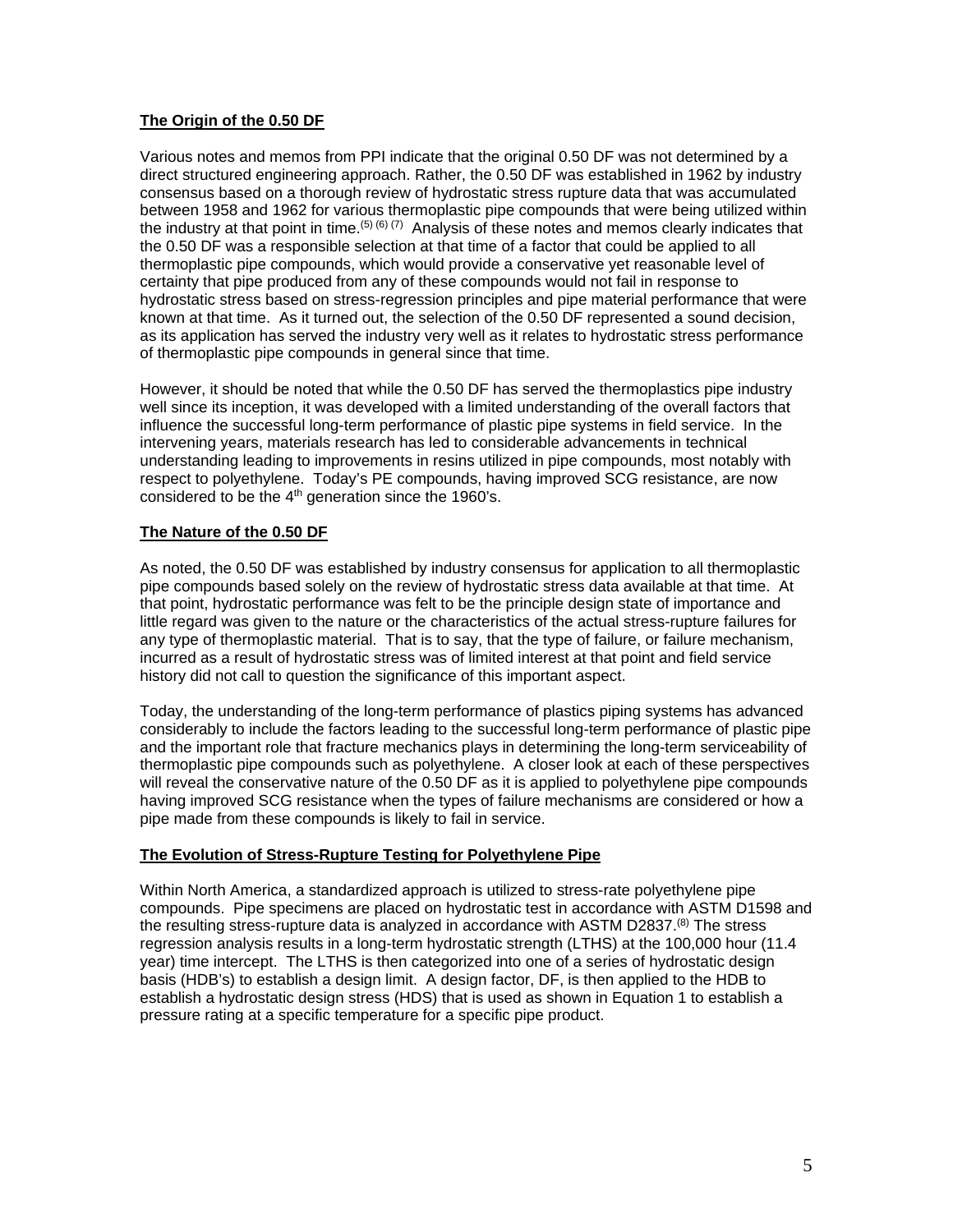$P = 2 \times HDS / (SDR-1)$  [Equation 1]

| Where: P |            | = pressure rating for water service at a specific temperature  |
|----------|------------|----------------------------------------------------------------|
|          | <b>HDS</b> | = hydrostatic design stress at a specific temperature          |
|          |            | $=$ HDB $\times$ DF                                            |
|          | <b>HDB</b> | = hydrostatic design basis for water at a specific temperature |
|          | DF         | $=$ design factor                                              |
|          | <b>SDR</b> | $=$ standard dimension ratio                                   |
|          |            | = outside diameter (inches)/wall thickness (inches)            |

The ASTM stress rating method has been broadly utilized since its initial publication in 1969. Prior to this it had been published as Commercial Standard CS255 in 1961 by the US Department of Commerce. However, it should be noted that the method has, over time, been revised and updated repeatedly. Of particular importance relative to the long-term performance of PE piping, is a revision that requires validation of PE pipe compounds evaluated in accordance with the standard.

The validation requirement for PE pipe compounds was the direct result of a key learning that occurred approximately ten years after the adoption of the ASTM D2837 protocol. In that time period, reports of brittle-like failures of polyethylene pipe in the field were received. Moreover, these failures did not appear to be a sole consequence of internal pressure. Rather, these failures were determined to be largely the consequence of stress intensification associated with rock impingements, surface gouges, geometric considerations such as sharp bending radii, differential soil settlement and other installation related factors.(9) Further, these type of failures appeared to exhibit a response mechanism that was substantially different from that of ductile yielding in response to over-pressurization that is the primary failure mechanism resulting from ASTM D2837 hydrostatic testing.

These incidents of field failures suggested that a transition had occurred in the response of polyethylene (PE) stress intensification associated with the application or service. An investigation of these failures revealed that their occurrence was associated with polyethylene compounds that did exhibit linear ductile rupture behavior throughout 10,000 hours as required by the ASTM protocol. However, at some point after the 10,000 hours, it was possible for the slope of the stress rupture curve to change signifying a difference in the failure mechanism. This change in slope was determined to be associated with a transition from ductile to brittle like failure in response to the application of stress. In other words, the failure mechanism changed from one of ductile yielding and failure in response to the continued application of stress to one of slow crack growth (SCG), a fracture mechanics phenomenon that has been the focus of extensive research. Figure 1 shows a set of hydrostatic stress-rupture curves at multiple temperatures for typical early grades of PE in which the change in response is illustrated by a dramatic shift in the slope of the resulting hydrostatic stress rupture curves.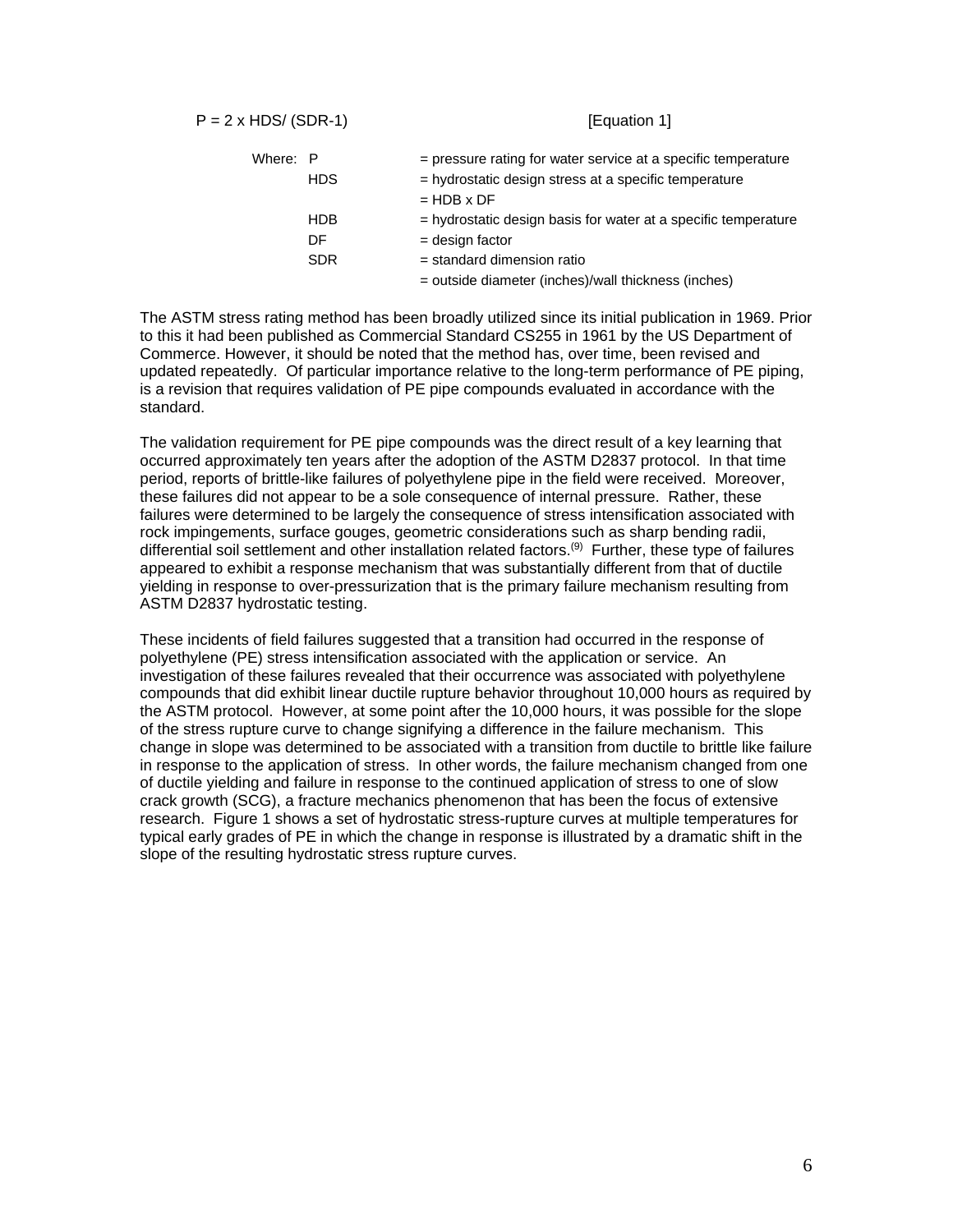

**Figure 1: Early Generation (circa 1970s) PE materials showing forecast of ductile/brittle transition at three different temperatures. These materials were used very successfully for 40+ years using a 0.5 DF or higher.** 

As a result of these findings, the industry came to the understanding that ASTM D2837 was not designed to determine the cause of a failure. In the case of PE, failure could be caused by viscoelastic deformation that could be arrested by utilization of a lower stress. Alternatively, failure could occur by slow crack growth. In which case, the utilization of a lower stress would defer failure of the pipe under test to a later time period. In light of this understanding, the industry recognized that, in the case of PE, supplementary testing was required. As such, the industry revised ASTM D2837 to include a requirement for validation of the PE pipe compounds. Validation is a structured test protocol that assures a particular PE piping compound remains in the ductile state throughout its 100,000 hour (11.4 year) LTHS regression intercept. As a consequence of this, extensive research was undertaken on polyethylene pipe compounds that has dramatically improved the slow crack growth resistance of these materials. The resulting improvements can be seen in the typical stress-regression curves for newer, qualified PE compounds shown in Figure 2. These improvements thus assure that pipes produced from these compounds continue to operate in the ductile state and are much less susceptible to failures resulting from stress intensifications that routinely occur in pipe applications.

More recently, the PE pipe industry has integrated substantiation of linearity in the 73 deg F regression out through the 438,000 hour (50 year) intercept for certain critical applications such as natural gas distribution. Substantiation provides another level of confidence that the PE pipe produced from compounds meeting this requirement will continue to operate in a ductile state greatly reducing the concern for failure attributed to stress intensification.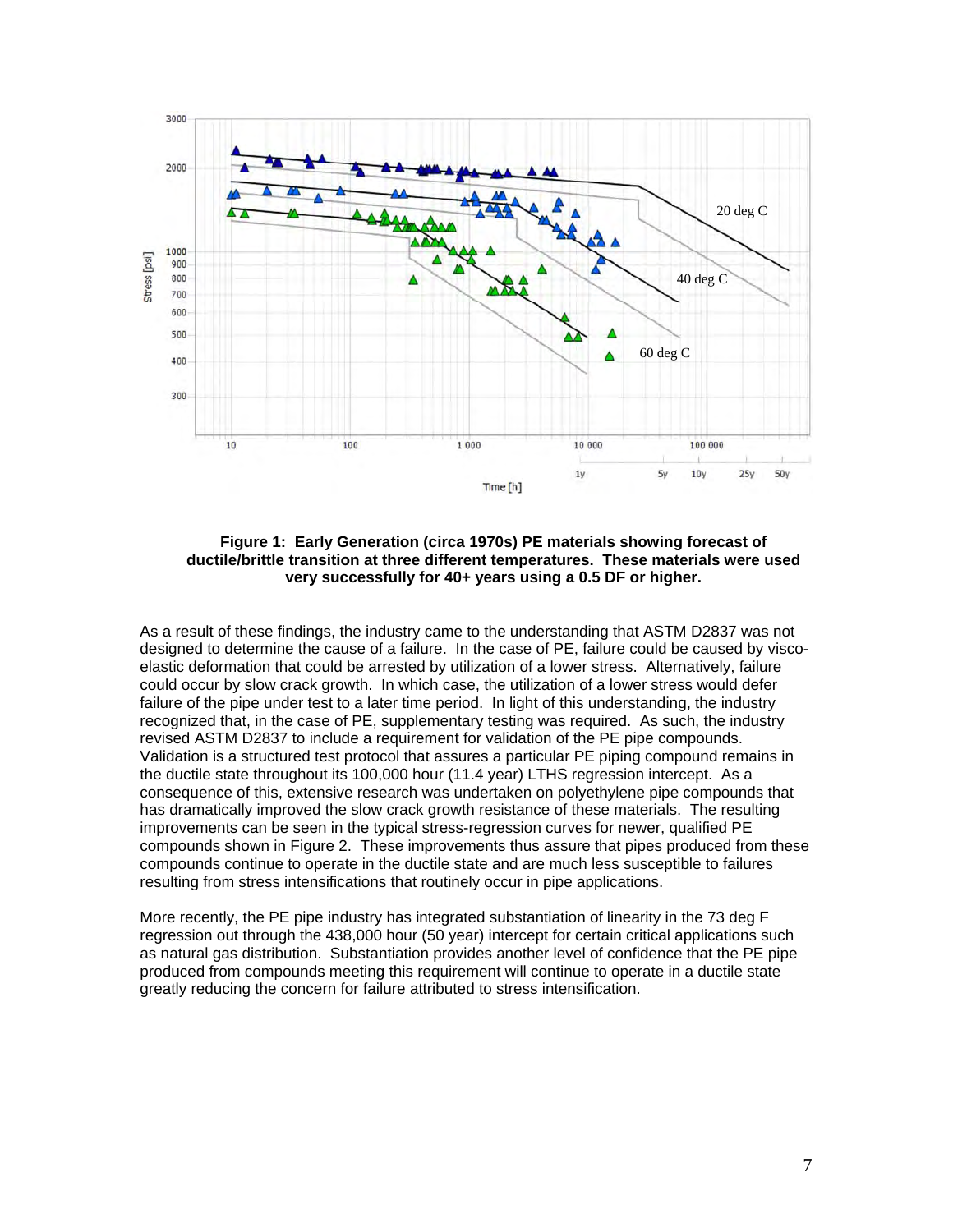

**Figure 2: ISO 9080 Stress rupture curves for PE materials with no transition to brittle type failures at 20°, 60° and 80° C.** 

Several important findings are derived from this history and each of these has been studied extensively over the last 30 years.

- 1) Historically, some polyethylene pipe compounds produced in the1960's and 1970's exhibited a transition from a ductile to a brittle-like failure mechanism in response to the long-term application of stress, age, stress intensification, etc.
- 2) As evidenced by the field failure history of PE pipe, this transition from ductile to brittle failure mode should be considered a principal design limit independent of and in addition to traditional hydrostatic strength properties characterized in ASTM D2837 testing.
- 3) The understanding of the material science associated with the ductile-brittle transition in visco-elastic thermoplastics has resulted in major improvements in the slow crack growth (SCG) resistance of the high performance PE pipe compounds. Further, it is this property, resistance to SCG that is of equal importance to hydrostatic strength as a design limit for the long-term performance of polyethylene piping systems.
- 4) Advancements in PE polymer science have resulted in PE pipe compounds that have been shown to increase the time to failure at 73 deg F and elevated temperatures with no ductile-brittle transition and very minimal data scatter such that confidence in their long term performance capabilities is substantially increased.

#### **Fracture Mechanics and Polyethylene Pipe:**

Fracture mechanics provides an understanding of failure mechanisms in various materials and, through that understanding, establishes a basis for designing and improving materials to tolerate or resist the application of certain types of stress. Over and above this, fracture mechanics helps us to understand that different materials respond differently to stress and this, in turn, is a significant factor that must be considered in determining how a compound responds when placed in service in any pipe application.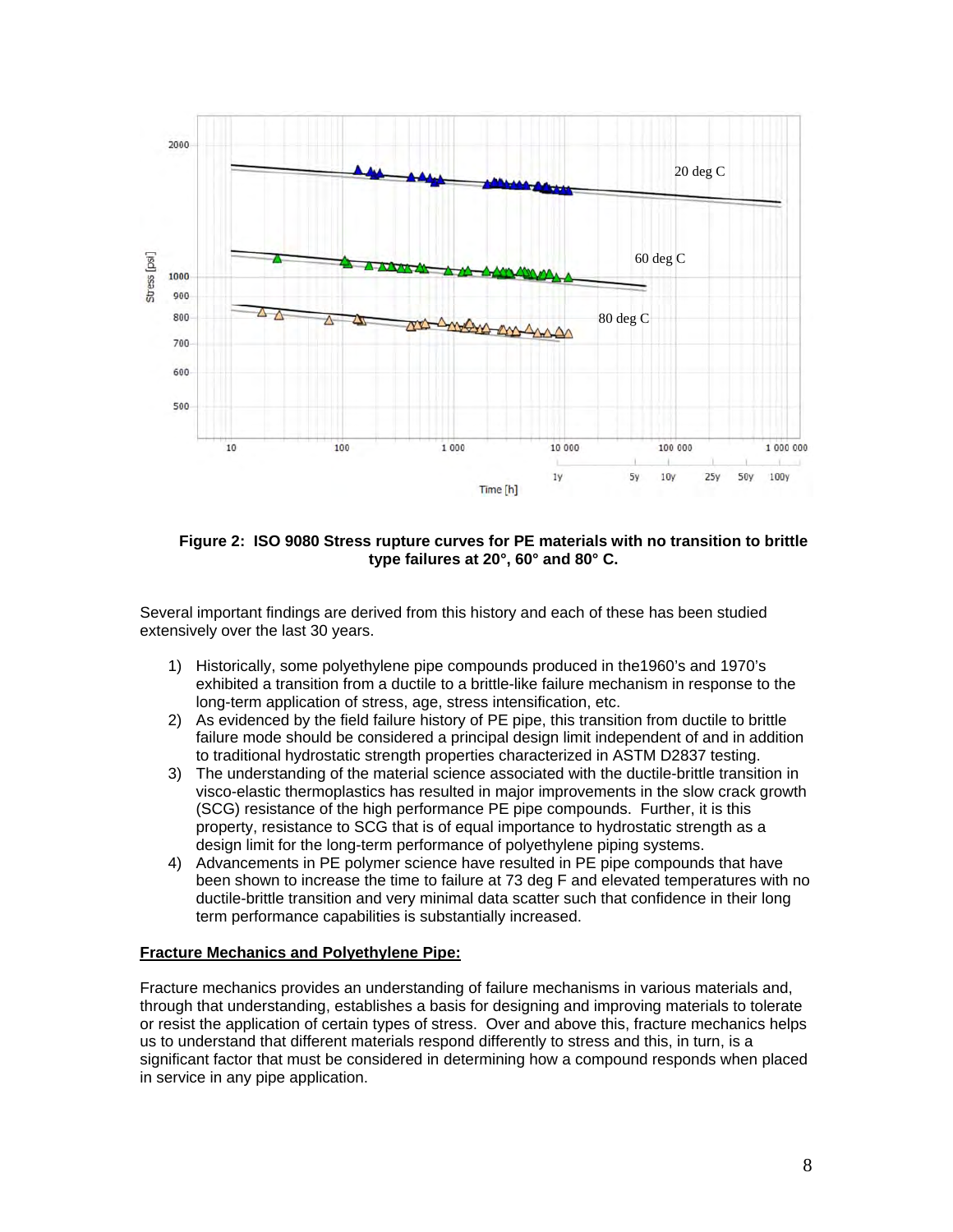From a fracture mechanics point of view, materials can respond in a ductile or brittle manner based on the physical and molecular structure of the material and the presence of flaws or cracks within that material. In some cases, such as that of visco-elastic polyethylene, materials can exhibit both ductile and brittle response mechanisms in reaction to the application of stress depending on the duration and manner of the applied load.

Fracture mechanics teaches us that ductile materials exhibit the ability to undergo safe deformation at points of localized stress intensification. This capability induces a shedding or blunting effect which reduces the intensity of the localized stress intensification at the crack tip, a reaction that results in the safe redistribution of stresses around that point and into the bulk matrix of the material, or pipe wall in this case.

Brittle materials, on the other hand, behave quite differently. In the case of brittle materials, a localized stress intensification can lead to development of a crack, which under the effect the imposed stress can continue to grow to a size that compromises the pipe's intended function. In the case of polyethylene, this is a process known as slow crack growth (SCG), an area of fracture mechanics that has been studied in considerable detail for many years.<sup>(10) (11)</sup> It is this phenomena (SCG), an irreversible failure mechanism, that has been demonstrated to be a significant factor for the service life of PE plastic pipe systems.

In the 1980's, a fracture mechanics based test method for PE pipe compounds was developed by Dr. Norman Brown of the University of Pennsylvania called the PENT test. The results obtained using this elevated temperature accelerated test method were correlated to field performance experience of various kinds of PE pipes that had been installed during previous years. The range of PE pipe compounds included those that exhibited a clear ductile-brittle transition to those that did not. Using the correlations, Dr. Brown concluded that a fracture mechanics based test method can be used as an indicator of long-term performance of PE pipe compounds for resistance to failure via slow crack growth. He further concluded that a PENT value in excess of 100 hours should provide the assurance of resistance to failure due to slow crack growth for not less than 50 years.<sup>(12) (13)</sup> The PENT test method has since been formalized as ASTM F1473 and has been added to the PE pipe material requirements of ASTM D3350 in supplementation to the ASTM D2837 LTHS requirement as a means by which to integrate a fracture mechanics based approach to PE piping system design.<sup> $(14)$ </sup> Over and above this, the PPI-HSB has performed extensive work on the correlation of the PENT test to elevated temperature hydrostatic testing of PE pipe compounds.<sup>(15)</sup>

It is this fracture mechanics based phenomenon, slow crack growth, and the ability of a pipe compound to resist this type of failure mechanism that is of major importance in determining the long-term performance of polyethylene piping systems. Further, it is on this basis that the Polyolefins Committee of PPI's HSB set out to study the differences between PE compounds designated as PE3408 pipe materials under the ASTM/PPI system versus those designated as PE100 under the ISO standards systems.

#### **The Polyolefins Committee (POC) Task Group:**

In 2001, The Polyolefins Committee of the HSB established a task group whose scope was to investigate recent developments and the introduction of higher performance PE piping compounds into the international PE pipe industry in the late 1980'and early1990's. These newer materials were designated as PE100 compounds under the ISO standards system and assigned a higher level of hydrostatic design stress than the predecessor PE80 materials. Of specific interest to the POC task group was the fact that under the then-current ASTM/PPI system of material classification there was not a means to differentiate between PE compounds designated as PE80/PE3408 and these new compounds designated as PE100. Under the ASTM/PPI system in place at that time, all of these compounds would be classified the same, as PE3408's, and the new PE100 products would be unrecognized.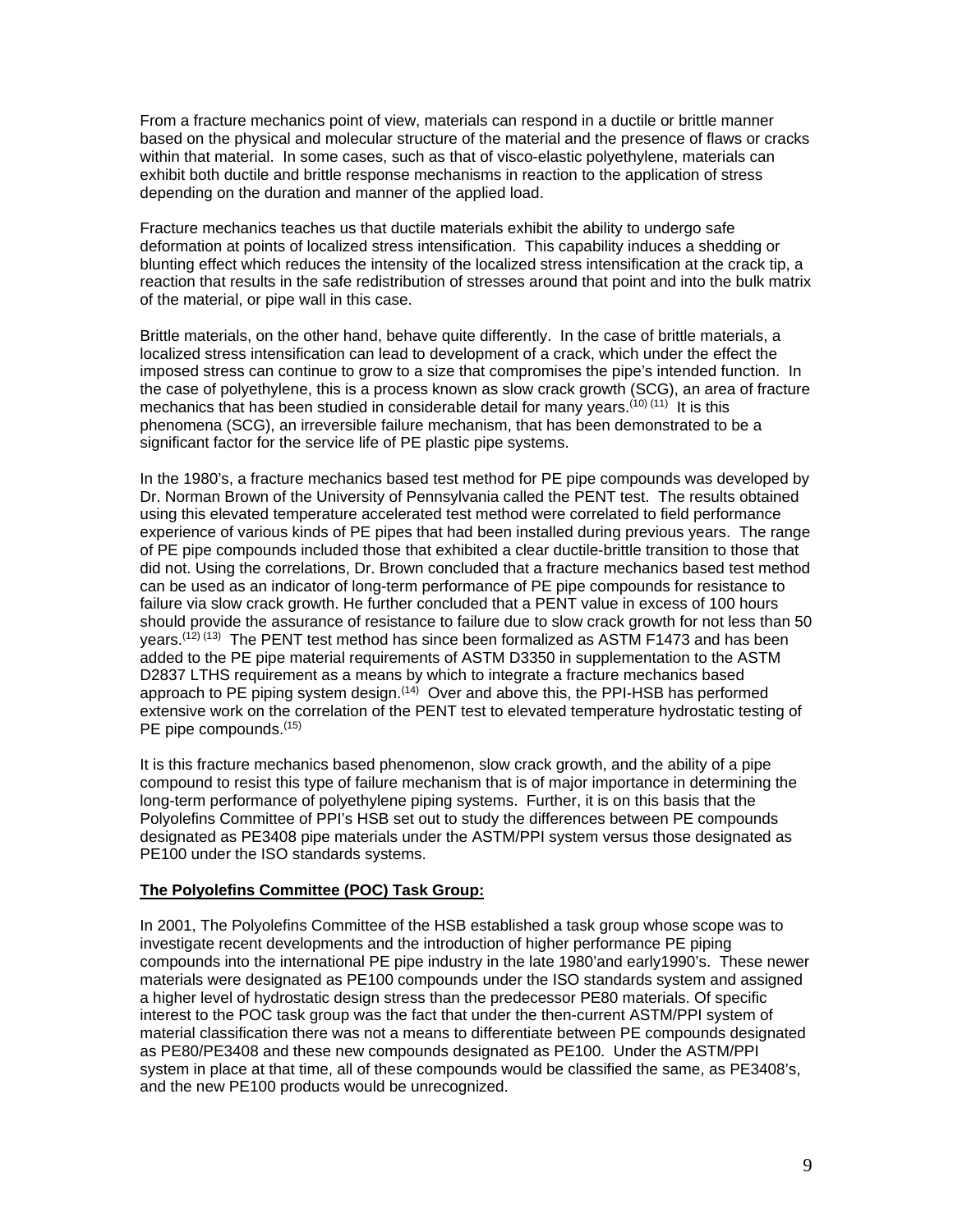The POC recognized that the PE100 compounds had slightly higher stress regression curves than the older PE 80 compounds, but were being utilized at 25% higher design stresses. In accordance with ISO practice, the hydrostatic design stress (HDS) is determined by dividing the categorized Lower Predictive Limit (LPL) of the LTHS by a design coefficient of 1.25. This results in an HDS of 8.0 MPa (1160psi), a value that is equivalent to the application of a 0.71 design factor to a 1600 psi (.e.g. 3408) HDB under the evaluation methodology used in North America.

The POC observed that these PE compounds were introduced in 1989 for operation within the ISO standards system at higher stress levels and undertook an investigation of the key physical properties or performance parameters that differentiated them from those compounds previously designated as PE80 within the ISO system and those designated PE3408 within the PPI/ASTM system. Over the course of that evaluation, the POC task group recognized that the forecast of these compound's long-term rupture strength under the effect of hydrostatic stress alone was not the sole determinant affecting both the safe design stress and the useful service life of these newer PE pipe compounds.

Additionally, the nature of the ASTM D 2837 evaluation methodology is such that the long-term stress applied to a viscoelastic material is sufficiently conservative so that failure from overpressurization is not a common failure method. Figure 3 graphically illustrates that the burst stress from over-pressurization is about four times the design stress utilizing the traditional 0.50 design factor for PE 3608 compounds, and about 3.3 times the design stress using the 0.63 design factor for PE 4710 compounds – still a more than adequate margin of safety against burst. The POC Task Group concluded that it is the fracture mechanics behavior of the material that is the determinant of its capacity for safely resisting localized stress intensifications.

Over the course of three years, the POC Task Group compiled significant amounts of hydrostatic stress rupture, slow crack growth (SCG) and physical property data for analysis. Specific materials that were investigated included older PE3408, modern PE3408, modern PE2406, PE80, PE100, and PE100+ pipe compounds as designated within the ASTM and ISO standards systems, respectively.

The POC Task Group studied the differences and similarities of the selected PE pipe compounds on the basis of these two perspectives; hydrostatic performance and resistance to slow crack growth. Through a thorough analysis of the data compiled and with the benefit of extensive literature review, the Task Group concluded on some very specific observations. These were:

- 1) Rarely, do PE piping systems fail in service in response to over-pressurization (i.e. a ductile burst). Rather, PE pipe failures typically occur as a result of stress intensification from various sources through a process known as slow crack growth (SCG).
- 2) With the requirement of validation (and in some cases, substantiation), the linearity of stress-rupture data used to perform the long-term stress regression analysis of the newer high performance PE compounds is significantly improved. This higher degree of linearity over that exhibited by the older PE3406 and PE3408 compounds upon which the original 0.50 DF was developed effectively provides a much more predictable operational boundary for the newer, higher performance PE compounds from a hydrostatic perspective. That is to say, that ductile-brittle transition (a change in the slope of the stress-rupture curve at a given temperature) is either not present or is delayed so far out into the future (in excess of 50+ years) as to be of no engineering significance.
- 3) Additionally, these newer PE pipe compounds all possess an SCG resistance several orders of magnitude above the older, more traditional PE80 and PE3408 materials when analyzed in accordance with ASTM F1473.
- 4) Under the ISO standards system, the newer PE compounds qualify for a 25% increase in their maximum working stress (i.e. HDS). However, upon analysis, the LPL's of these PE100 compounds were not on the order of 25% higher than the predecessor PE80 compounds. So the question became, on what basis could ISO technical committee members confidently move in the direction of a notably higher stress rating? The POC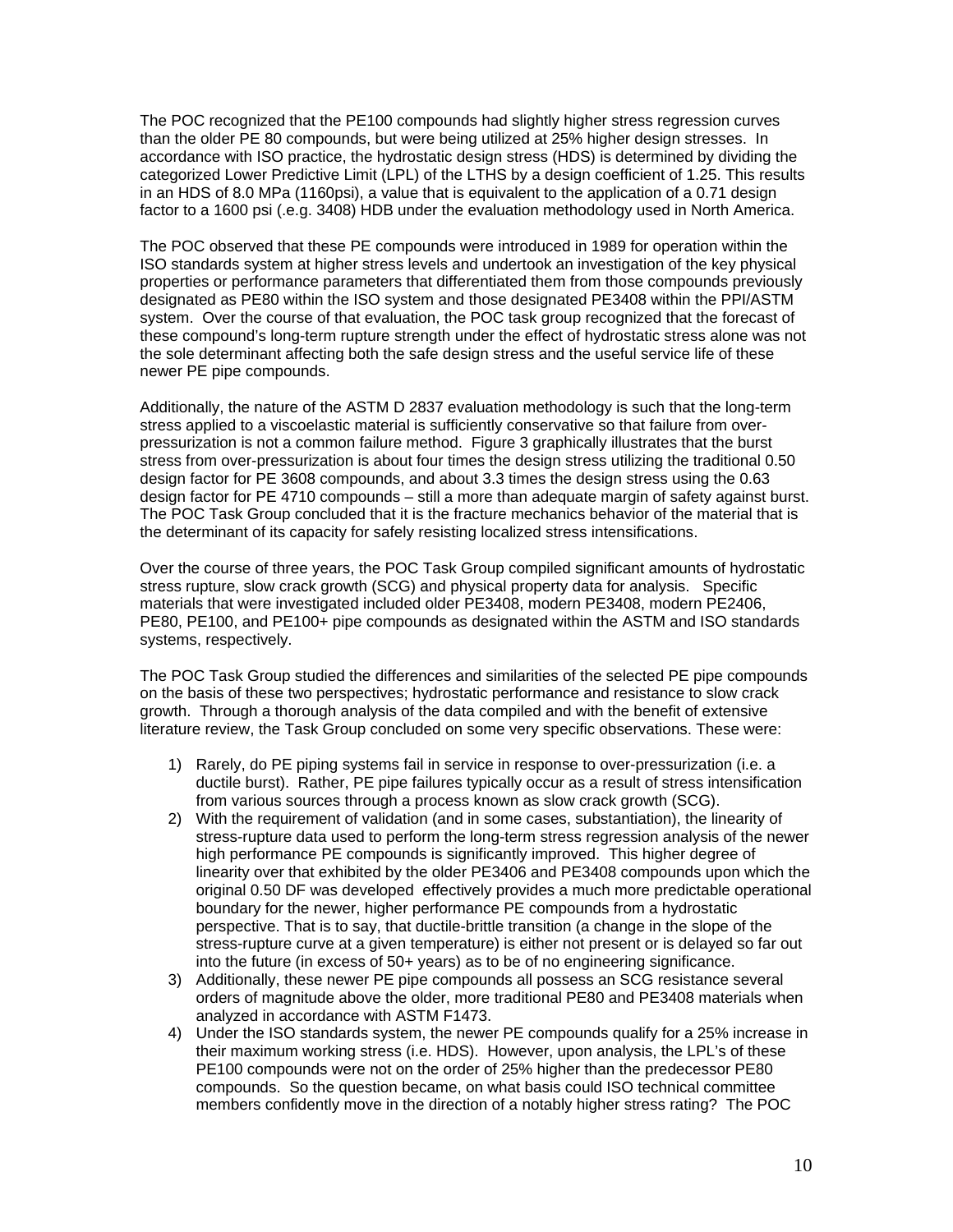Task Group observed that a key difference is in their greatly elevated resistance to slow crack growth.

5) Finally, given the inherent differences in the ASTM and ISO listing protocols, it is necessary to create some means by which to insure that a ductile-brittle transition does not exist in the materials that would be analyzed and listed in accordance with the ASTM/PPI procedure.





## **The POC Task Group Recommendations:**

The POC Task Group investigated the differences in the material science properties (hydrostatic strength and slow crack growth) of those PE pipe compounds generally designated as PE80 and/or PE100 within the ISO system as compared to the traditional PE3408 and PE2406 in use at that time under the ASTM system. This investigation occurred over the course of three years and in late 2004, the POC Task Group came forward to the POC with its findings and recommendations.

It was clear to the Task Group based on their research and analysis, that certain polyethylene pipe compounds that met or exceeded specific levels of technical performance beyond those required by then-current industry ASTM standards could operate closer to the ductile limit of the material without sacrificing long-term performance. This is based on the significantly improved level of ductility, which is demonstrated by the inherently higher resistance to slow crack growth of these newer compounds. The specific levels of technical performance were as follows.

1) The hydrostatic design basis (HDB) as determined in accordance with ASTM D2837 must be substantiated out through 50 years, by a separate supplementary test, thereby assuring the linearity of the regression analysis out through a much longer time period than the traditional requirement of 100,000 hours (11.4 years) used heretofore.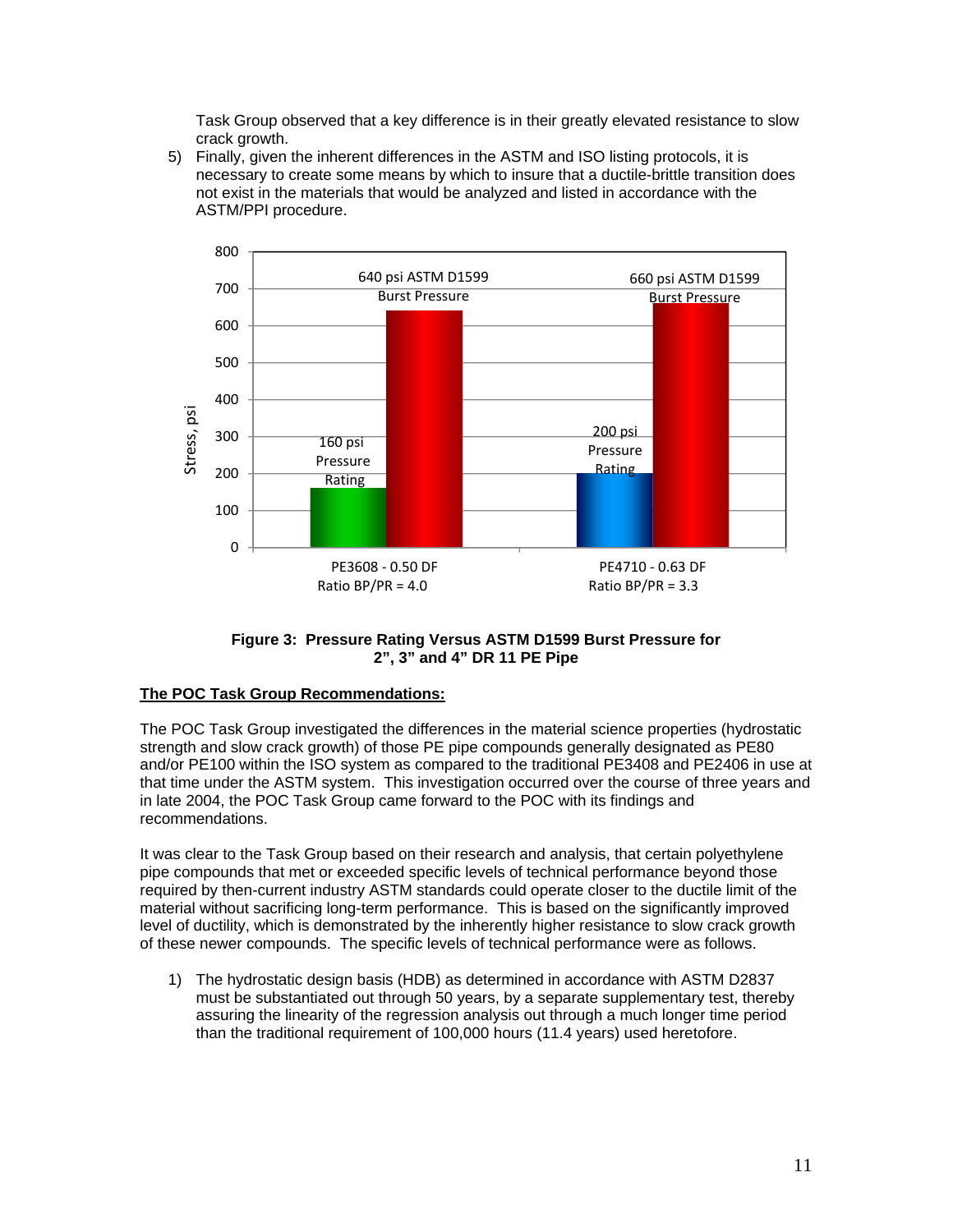- a) Such supplementary testing is unique to polyethylene pipe compounds that may exhibit a knee or discontinuity in linearity in the stress-rupture curve signifying a change in the failure mode. In the case of other thermoplastics there is no currently required test that confirms the assumption of continuing linearity through 50 years because the existence of a knee has not been documented for these materials.
- b) The role of the supplementary test is to demonstrate that the ductile failure performance mechanism, which is the determinant mechanism during the experimental period, shall also be the determinant during the extrapolation period, through at least 50 years.
- 2) Statistical analysis of the data used in the regression analysis performed in accordance with ASTM D2837 for a specific polyethylene compound must exhibit a 90% LCL/LTHS ratio as opposed to the lower 85% LCL/LTHS ratio traditionally required by the ASTM/PPI material recommendation protocol. LCL refers to the Lower Confidence Limit and LTHS refers to the Long Term Hydrostatic Strength. Stress rupture plots in which failures occur by the ductile failure mechanism result in substantially less scatter, which results in a significantly higher degree of certainty in the mean LTHS forecast.
- 3) Inherently higher levels of resistance to slow crack growth (SCG) failure as evidenced by minimum PENT test results of 500 hours in accordance with ASTM F1473, which is an accelerated fracture mechanics based test conducted at elevated temperatures. Testing of this type has shown that a compound with a minimum PENT resistance of 500 hours will not have a ductile/brittle transition at  $73^{\circ}$  F for hundreds of years. A higher resistance to slow crack growth propagation provides a significant margin of safety against SCG failures of PE pipe systems.

The Task Group determined that there was indeed a significant enhancement in the technical performance of these improved material science based PE pipe compounds. They concluded that these criteria provided an effective basis of differentiation between those compounds that were capable of higher levels of sustained stress without a compromise in the long-term integrity of an HDPE pipe system constructed from these products as compared to the more traditional PE3408 of PE80 pipe compounds. In their opinion, pipe compounds meeting these very stringent criteria qualified for a higher design stress by application of a design factor higher than the traditional 0.50.

The findings and recommendations of the POC Task Group were reviewed and analyzed by the POC at large over the course of several months. On February 23, 2005, the POC voted unanimously to accept the findings of the POC Task Group and to carry their recommendations forward to the Hydrostatic Stress Board (HSB) at large. The HSB at large represents all aspects of the thermoplastic piping industry (PE, PVC, CPVC, PEX, various engineering polymers and thermoplastic composites). The HSB reviewed the recommendations of the POC Task Group as approved by the POC. On August 11, 2005, the HSB voted by consensus to accept the recommendations of the POC Task Group and the POC.

### **The Basis for the 0.63 DF:**

The POC Task Group realized that a recommendation for a design factor of 0.63 was a departure from the traditional North American industry practice of applying a design factor of 0.50 to the HDB across all thermoplastic pipe compounds regardless of their long-term performance capabilities particularly as it related to resistance to slow crack growth and fracture mechanics based failure mechanisms. However it was also clear that based on prevailing industry practice within the ISO standards arena and the character of these newer PE pipe compounds, that many piping systems had been in operation utilizing a design coefficient of 1.25 resulting in a design stress of 1160 psi for PE100 compounds since the early 1990's with no sacrifice in the continuous safe operation of these systems.<sup>(16)</sup> This is essentially equivalent to utilizing a 0.71 design factor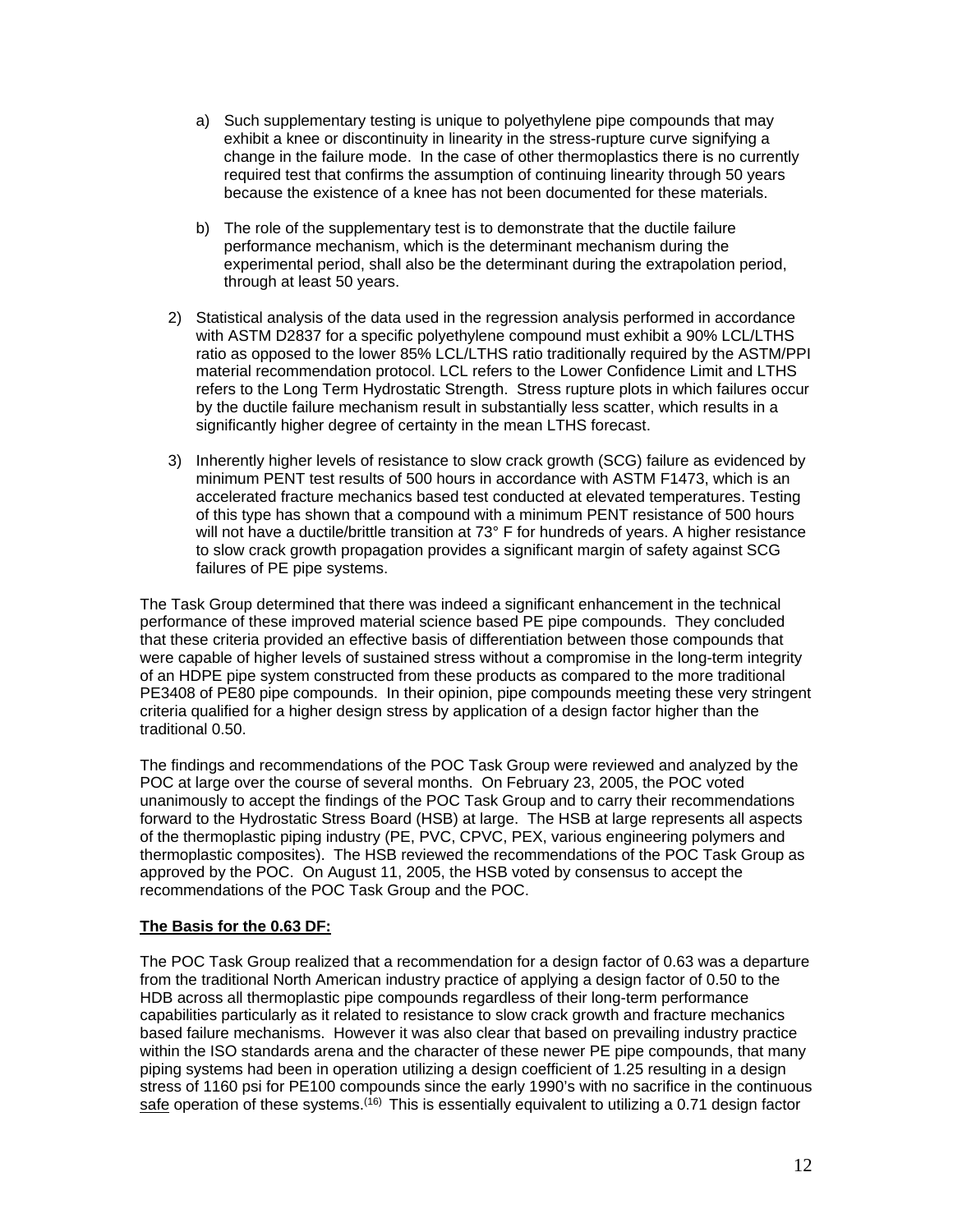for PE compounds with a 1600 psi HDB under the ASTM standards system not withstanding that some of these ISO based systems may apply an additional application or service factor beyond the standard 1.25 design coefficient. This is derived by dividing the 1160 psi operating stress within the ISO system by the 1600 psi HDB within the ASTM system.

To the POC Task Group, there were three additional advantages to the selection of the 0.63 design factor.

- 1) The selection of the 0.63 design factor represented the next step up in the R10 preferred number series which is consistent with the guidance of ASTM D2837 and industry practice. Further, it was felt that this conservative increase in design factor was well within the performance envelop for these new, high performance PE pipe compounds and would not compromise the long-term hydrostatic operation in water service.
- 2) This R10 preferred number step from 0.50 to 0.63 represents a 25% increase in the design stress value for these high performance polyethylene compounds. This corresponds directly with the 25% design stress increase these same compounds received under the ISO system when they went from the PE80 to PE100 designation.
- 3) Additionally, the 0.63 design factor represented a responsible selection of a design factor that was intermediate to the operating ranges for the newer PE pipe compounds as utilized within the context of the two prevailing standards systems that currently existed at that time:
	- a) The historical and "time honored" 0.50 design factor for thermoplastic pipe compounds listed and used under the jurisdiction of the ASTM system, and
	- b) The effective 0.71 design factor (1160 psi/1600 psi) in use for those high performance compounds listed and used within the jurisdiction of the ISO system.

As can be seen here, the POC Task group felt that the selection of the 0.63 design factor represented a reasonable increase in operating pressure for piping systems that were produced from these newer PE compounds that met all three of the recommended performance criteria. The increase in operating stress as compared to the ultimate long-term strength for piping systems produced from the newer pipe compounds was marginal as compared to the significantly higher resistance to SCG of these compounds over the older PE3408 pipe compounds that exhibited a discernible ductile/brittle transition when tested in accordance with ASTM D2837.

### **Conclusions:**

Based on the efforts of the POC task group, their respective findings, and the actions of the HSB, the following points are observed:

- 1) The recommendation of the 0.63 design factor to be used for polyethylene pipe compounds meeting very specific technical criteria was developed through an extensive research initiative undertaken by a task group within the Polyolefins Committee of the HSB over the 2001-2004 time frame.
- 2) The recommendation for the 0.63 design factor and the criteria by which polyethylene compounds must qualify for the 0.63 design factor was then reviewed and approved by both the POC and the HSB Committee.
- 3) The specific technical criteria established by the HSB to qualify for the 0.63 design factor are:
	- a) The hydrostatic design basis (HDB) as determined in accordance with ASTM D2837 must be substantiated out through 50 years by a separate supplementary method,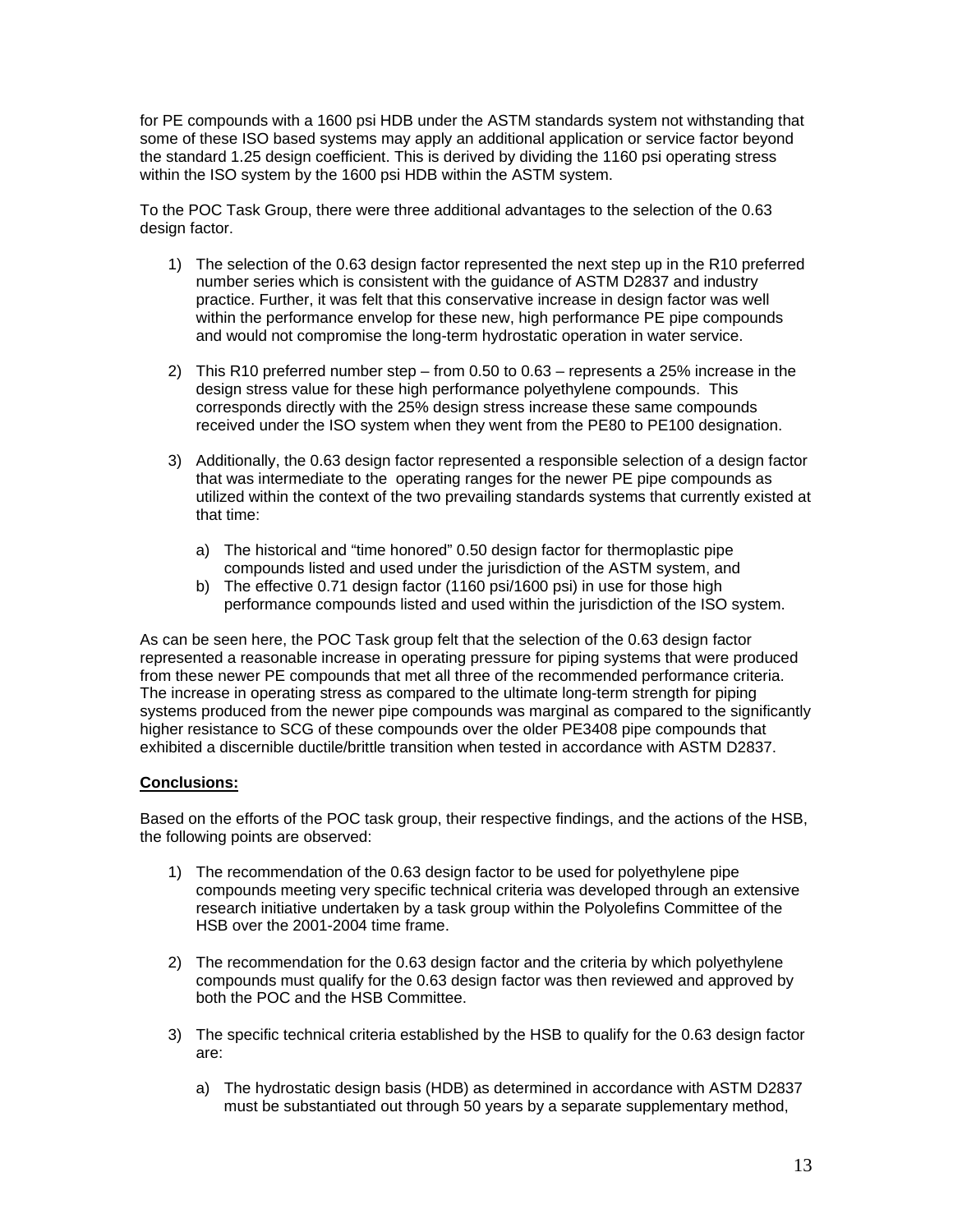thereby assuring the linearity of the 73 deg F regression analysis through a much longer time period than the D2837 requirement of 100,000 hours (11.4 years) used heretofore.

- i) A supplementary test such as this is unique to polyethylene pipe compounds that may exhibit a knee or discontinuity in linearity in the stress-rupture curve signifying a change in failure mode. In the case of other thermoplastics, there is no currently required test that confirms the assumption of linearity because the existence of a knee has not been documented for these materials.
- ii) The role of the supplementary test is to demonstrate that the ductile failure mechanism which is the determinant failure mechanism during the experimental period is also the determinant within the extrapolation period out through 50 years.
- b) Statistical analysis of the test data used to forecast the long-term hydrostatic strength in accordance with ASTM D2837 for a specific polyethylene compound must exhibit a 90% LCL/LTHS ratio as opposed to the lower 85% LCL/LTHS ratio required by the existing standard methodology. Decreased scatter in the test data results in a significantly higher degree of certainty in the mean LTHS forecast. LCL refers to the Lower Confidence Limit and LTHS refers to the Long Term Hydrostatic Strength.
- c) Inherently higher levels of resistance to the slow crack growth (SCG) failure mechanism, as evidenced by minimum PENT test results of 500 hours in accordance with ASTM F1473 provides a significant margin of safety against SCG failure of PE pipe systems.
- 4) Polyethylene pipe compounds that meet or exceed these three technical performance criteria would qualify for the use of a 0.63 design factor in accordance with ASTM standards and PPI practice.<sup> $(17)(18)$ </sup> However, it should be noted that certain code agencies may specify other DF values for their applications. A good example of this would be the Department of Transportation (DOT) that establishes and controls design factor designations for natural gas distribution.
- 5) In addition to hydrostatic stress, there exist other sources of stress that are considered in the HSB's evaluation of the long-term performance of thermoplastic pipe compounds. It is the ability of the newer, qualified PE pipe compounds to better resist or shed these other forms of highly localized stress based on their respective fracture mechanics properties, most notably resistance to SCG, which provides a basis for the recommendation of a 0.63 design factor for these materials.<sup>(19)</sup>
- 6) The establishment of a 0.63 design factor represents a new level for polyethylene pipe compounds. It also reflects an evolution in the POC's understanding of fracture mechanics and slow crack growth as being of equal importance to hydrostatic stress rupture data in projecting the long-term performance of polyethylene piping systems.